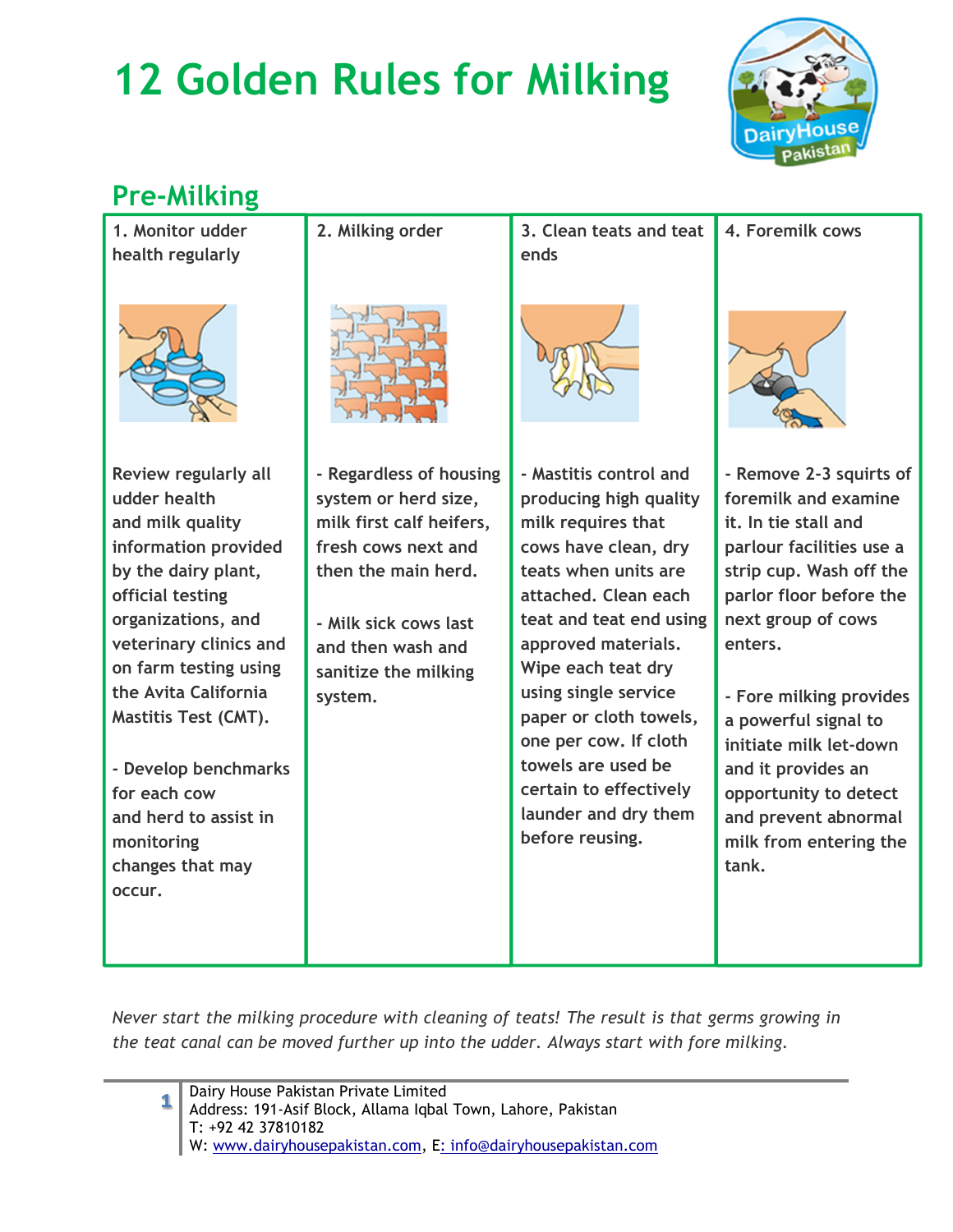## 12 Golden Rules for Milking



### During Milking

| 5. Check Milking                                                                                                                                                                                                                | 6. Attach milking                                                                                                                                                                                                                                                                         | 7. Avoid over milking                                                                                                                                                                                                                                                                                                                                                                                                                                      | 8. Ensure proper                                                                                                                                                                                                                                                                                                                                                                  |
|---------------------------------------------------------------------------------------------------------------------------------------------------------------------------------------------------------------------------------|-------------------------------------------------------------------------------------------------------------------------------------------------------------------------------------------------------------------------------------------------------------------------------------------|------------------------------------------------------------------------------------------------------------------------------------------------------------------------------------------------------------------------------------------------------------------------------------------------------------------------------------------------------------------------------------------------------------------------------------------------------------|-----------------------------------------------------------------------------------------------------------------------------------------------------------------------------------------------------------------------------------------------------------------------------------------------------------------------------------------------------------------------------------|
| System                                                                                                                                                                                                                          | cluster at appropriate<br>time                                                                                                                                                                                                                                                            |                                                                                                                                                                                                                                                                                                                                                                                                                                                            | removal of cluster                                                                                                                                                                                                                                                                                                                                                                |
|                                                                                                                                                                                                                                 |                                                                                                                                                                                                                                                                                           |                                                                                                                                                                                                                                                                                                                                                                                                                                                            |                                                                                                                                                                                                                                                                                                                                                                                   |
| - Select a vacuum level<br>and pulsation system<br>appropriate for the<br>dairy farm and have it<br>installed according to<br><b>DHP</b> specifications.<br>- Always check the<br>vacuum level at the<br>start of each milking. | -Within 60-90 seconds<br>of all teat preparation<br>procedures, milking<br>units need to be<br>attached.<br>- Minimize air entries<br>during cluster<br>attachment.<br>- Adjust milking cluster<br>so that it is properly<br>balanced front to back,<br>side to side with no<br>twisting. | - Over milking is<br>considered a primary<br>cause of teat end<br>hyperkeratosis. When<br>the udder has been<br>emptied satisfactorily,<br>the milking unit needs<br>to be removed. This<br>can be detected by<br>manual observation or,<br>for systems with ACR's,<br>allowing flow sensors<br>to detect low flow and<br>direct the automatic<br>removal of the cluster.<br><b>Flow controlled milking</b><br>systems provide a<br>visual indication when | - When milking is<br>completed vacuum to<br>the cluster can be<br>shut-off manually or<br>automatically. Allow<br>claw vacuum to decline<br>completely before<br>removing the unit. DO<br>NOT squeeze the udder<br>and pull down on<br>milking units as this<br>may lead to air entry<br>around the liner<br>mouthpiece, this has<br>been implicated in new<br>cases of mastitis. |
|                                                                                                                                                                                                                                 |                                                                                                                                                                                                                                                                                           | low flow has been<br>attained.                                                                                                                                                                                                                                                                                                                                                                                                                             |                                                                                                                                                                                                                                                                                                                                                                                   |